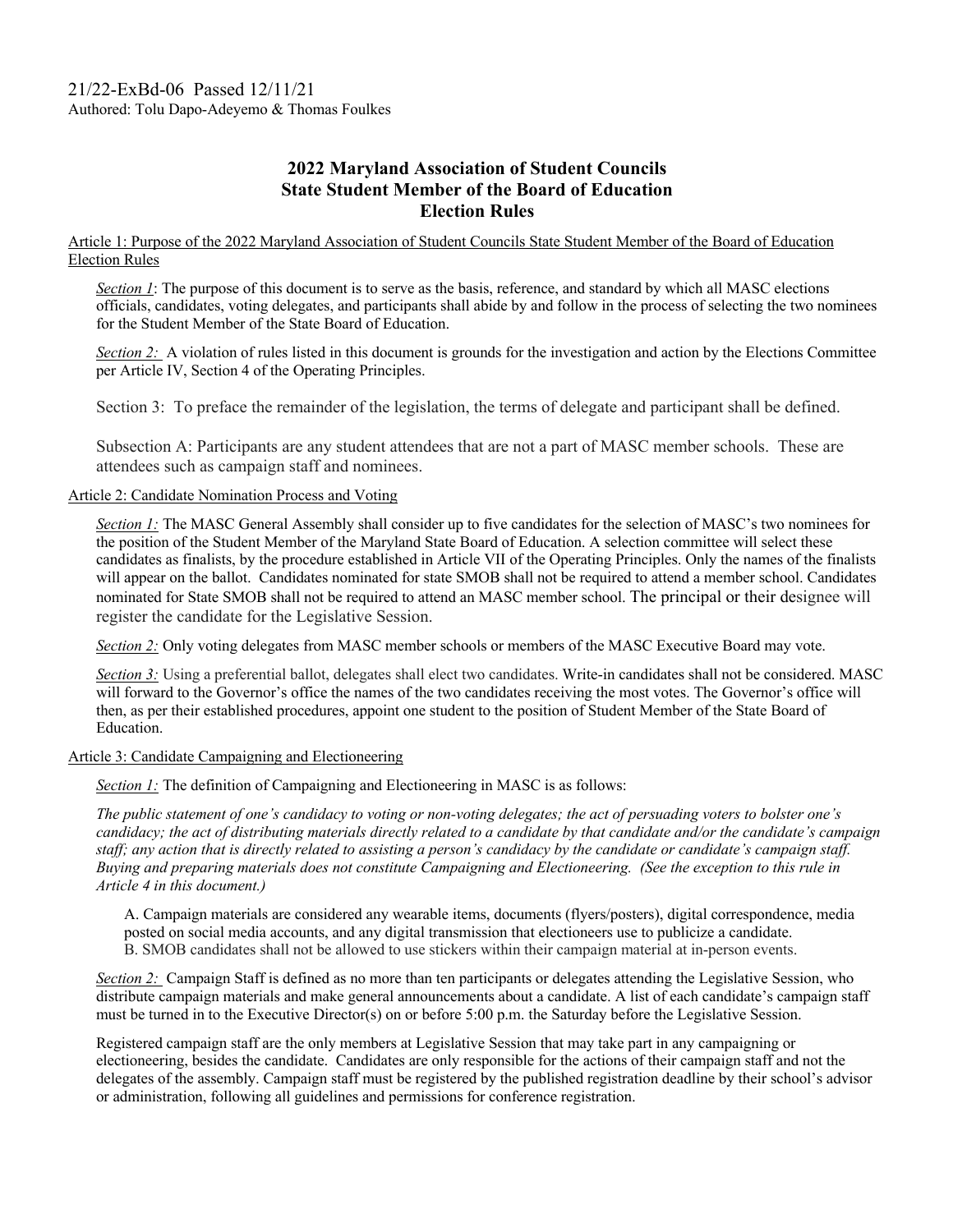*Section 3:* All Legislative Session presenters, MASC officers, and current State SMOB (unless a candidate) are prohibited from being campaign staff.

*Section 4:* The total cost of each candidate's campaign materials may not exceed \$80. Donated materials and professional services must be included at fair market value.

- A. On or before 5:00 p.m. the evening before the Legislative Session**,** candidates must submit a campaign report, including copies of appropriate receipts, and also report all social media, websites, and other digital platforms used for electioneering.
- A. At the Legislative Session, candidates may begin to campaign during the morning "informal" gatherings/divisional meetings, and during the lunch break.
- B. Prior to the Legislative Session, with candidate permission, MASC will publish names**,** campaign statements/resume**,**  and recorded speeches for delegates to view and read before the event.

*Section 5:* Candidates may not engage in negative campaigning. Negative campaigning is defined as any actions on behalf of a candidate that may libel, slander, or defame another candidate.

*Section 6:* Candidates are prohibited from organizing in-person school visits or private meetings for the purpose of electioneering. Candidates may conduct such virtually.

*Section 7*: Following the conclusion of the State SMOB election and casting of ballots, the vote percentages of the election shall be released for the top two earners and posted publicly to all MASC delegates in a timely manner.

*Section 8*: Incumbent local and state SMOBs who are nominees may not electioneer while conducting official duties.

## Article 4: Utilization of Social Media in Campaigning

*Section 1:* Once notified by the MASC executive director(s) of their selection as a finalist, candidates may use social media, websites, and other digital platforms to campaign for SMOB. This does not include sending personal or mass emails.

*Section 2*: Candidates must use a newly formed social media account, created specifically for the purpose of electioneering. The candidate may not use their personal accounts to campaign in any way. Interactions between candidacy accounts and personal accounts are prohibited.

*Section 3:* Candidates must still strictly follow all campaign rules when using any forms of digital platforms to campaign, specifically Article 3 section 5 of these election rules.

Article 5: Candidate Speeches and Question-and-Answer Period

*Section 1:* Prior to the voting period, all candidates shall have the right to record a campaign speech that shall not exceed five minutes each and may utilize visual aids. MASC will check times on speeches before posting. Speeches that exceed five minutes will be cut off. The candidate will also have the opportunity to give a live five-minute speech at an in-person event. The MASC secretary or designee shall be responsible for keeping time throughout the speeches and candidate question and answer period.

*Section 2:* Speeches recorded by candidates will be uploaded to the MASC YouTube account as an "unlisted" video for viewing by registered delegates. The candidate may use the same speech or a different speech at the live event.

*Section 3:* There will be at least a thirty (30) minute question and answer period.

- A. All students have the opportunity to submit a question to ask the candidates. If virtual, a form will be distributed to all registered delegates prior to the event to collect questions for candidates. If in-person, voting delegates will receive an electronic or paper form to submit a question. Questions will be randomly selected and reviewed for decency and appropriateness by a panel of two students and one advisor. The president will read the approved questions to the candidates, who will each have a right to respond to every question.
- B. Questions may be addressed to any candidates or all candidates. All candidates shall have the option of responding to any question.
- C. Responses will be limited to one minute.
- D. The order in which the candidates respond will be rotated.

## Article 6: Procedure for Election Violations

*Section 1:* Violations of the election rules listed herein are to be reported to the Executive Director(s) and the President.

*Section 2:* All violations must be reported in writing no later than two hours before the listed opening of voting.